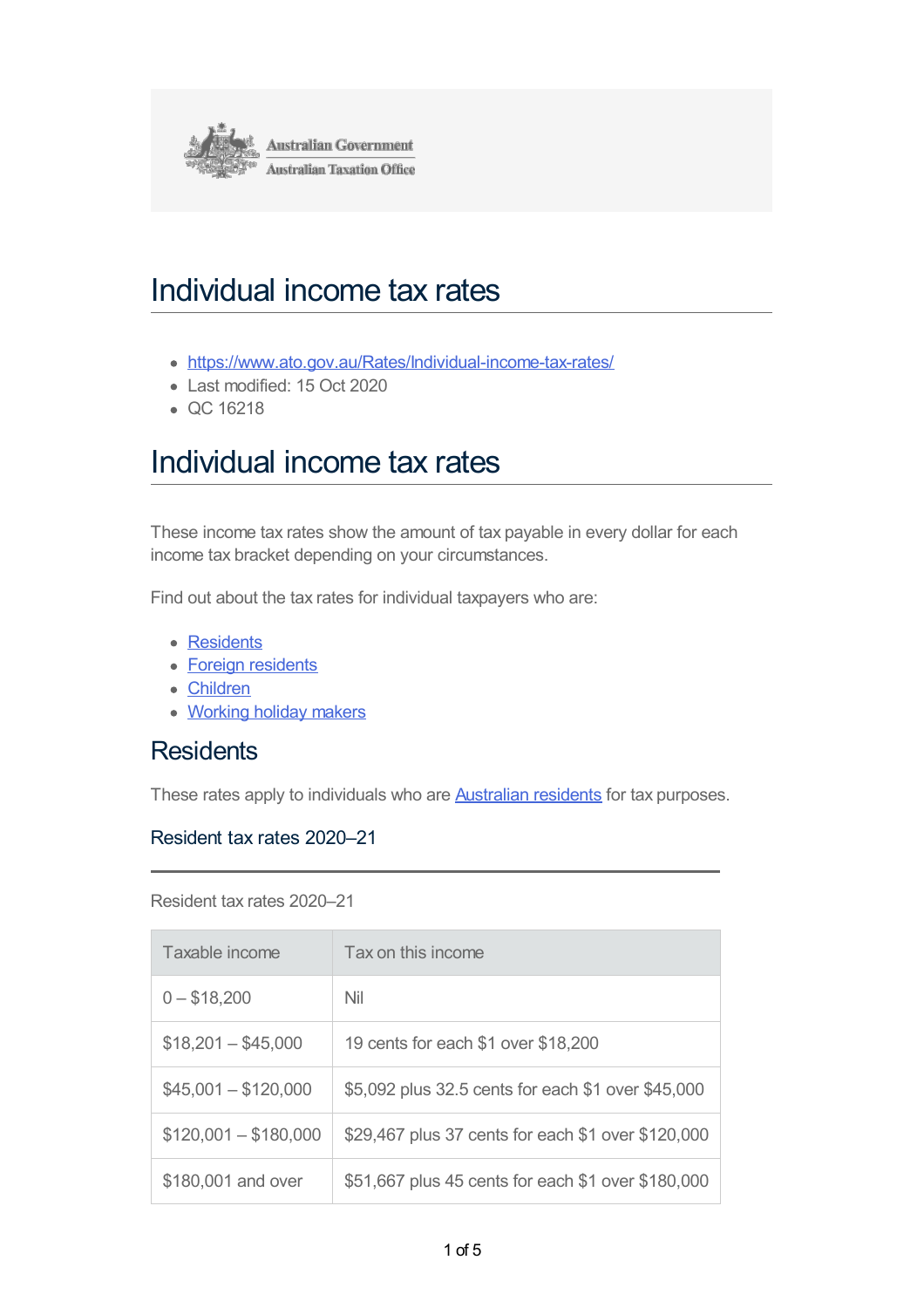The above rates do not include the Medicare levy of 2%.

### Resident tax rates 2019–20

Resident tax rates 2019–20

| Taxable income       | Tax on this income                            |
|----------------------|-----------------------------------------------|
| $0 - $18,200$        | Nil                                           |
| $$18,201 - $37,000$  | 19c for each \$1 over \$18,200                |
| $$37,001 - $90,000$  | \$3,572 plus 32.5c for each \$1 over \$37,000 |
| $$90,001 - $180,000$ | \$20,797 plus 37c for each \$1 over \$90,000  |
| \$180,001 and over   | \$54,097 plus 45c for each \$1 over \$180,000 |

The above rates do not include the Medicare levy of 2%.

See also:

• [Medicare](https://www.ato.gov.au/Individuals/Medicare-levy/) levy

## Foreign residents

These rates apply to individuals who are foreign residents for tax purposes.

### Foreign resident tax rates 2020–21

Foreign resident tax rates 2020–21

| Taxable income        | Tax on this income                                 |
|-----------------------|----------------------------------------------------|
| $0 - $120,000$        | 32.5 cents for each \$1                            |
| $$120,001 - $180,000$ | \$39,000 plus 37 cents for each \$1 over \$120,000 |
| \$180,001 and over    | \$61,200 plus 45 cents for each \$1 over \$180,000 |

### Foreign resident tax rates 2019–20

Foreign resident tax rates 2019–20

| Taxable income | Tax on this income |  |
|----------------|--------------------|--|
|                |                    |  |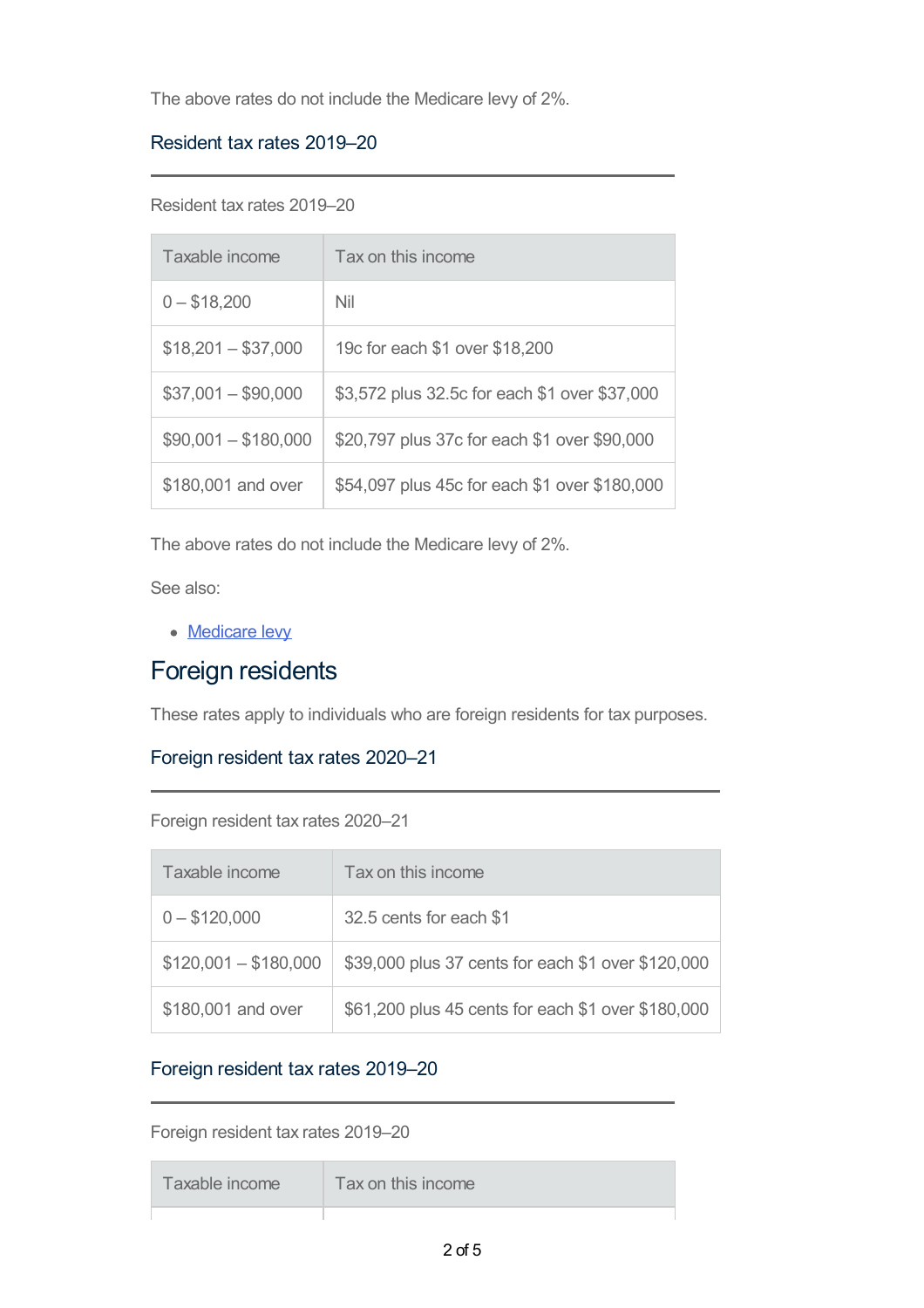| $0 - $90,000$        | 32.5c for each \$1                            |
|----------------------|-----------------------------------------------|
| $$90,001 - $180,000$ | \$29,250 plus 37c for each \$1 over \$90,000  |
| \$180,001 and over   | \$62,550 plus 45c for each \$1 over \$180,000 |

## Children

If you are under the age of 18, and receive unearned income (for example, investment income), special rates apply.

See also:

• Your [income](https://www.ato.gov.au/Individuals/Investing/In-detail/Children-and-under-18s/Your-income-if-you-are-under-18-years-old/) if you are under 18 years old

### Working holiday makers

These rates apply to working holiday maker income regardless of residency for tax purposes.

You are a working holiday maker if you have a visa subclass:

- 417 (Working Holiday)
- 462 (Work and Holiday).

#### Working holiday maker tax rates 2020–21

Working holiday maker tax rates 2020–21

| Taxable income        | Tax on this income                                 |
|-----------------------|----------------------------------------------------|
| $0 - $45,000$         | 15%                                                |
| $$45,001 - $120,000$  | \$6,750 plus 32.5 cents for each \$1 over \$45,000 |
| $$120,001 - $180,000$ | \$31,125 plus 37 cents for each \$1 over \$120,000 |
| \$180,001 and over    | \$53,325 plus 45 cents for each \$1 over \$180,000 |

#### Working holiday maker tax rates 2019–20

Working holiday maker tax rates 2019–20

| Taxable income | Tax on this income |
|----------------|--------------------|
| $$0 - $37,000$ | 15c for each \$1   |
|                |                    |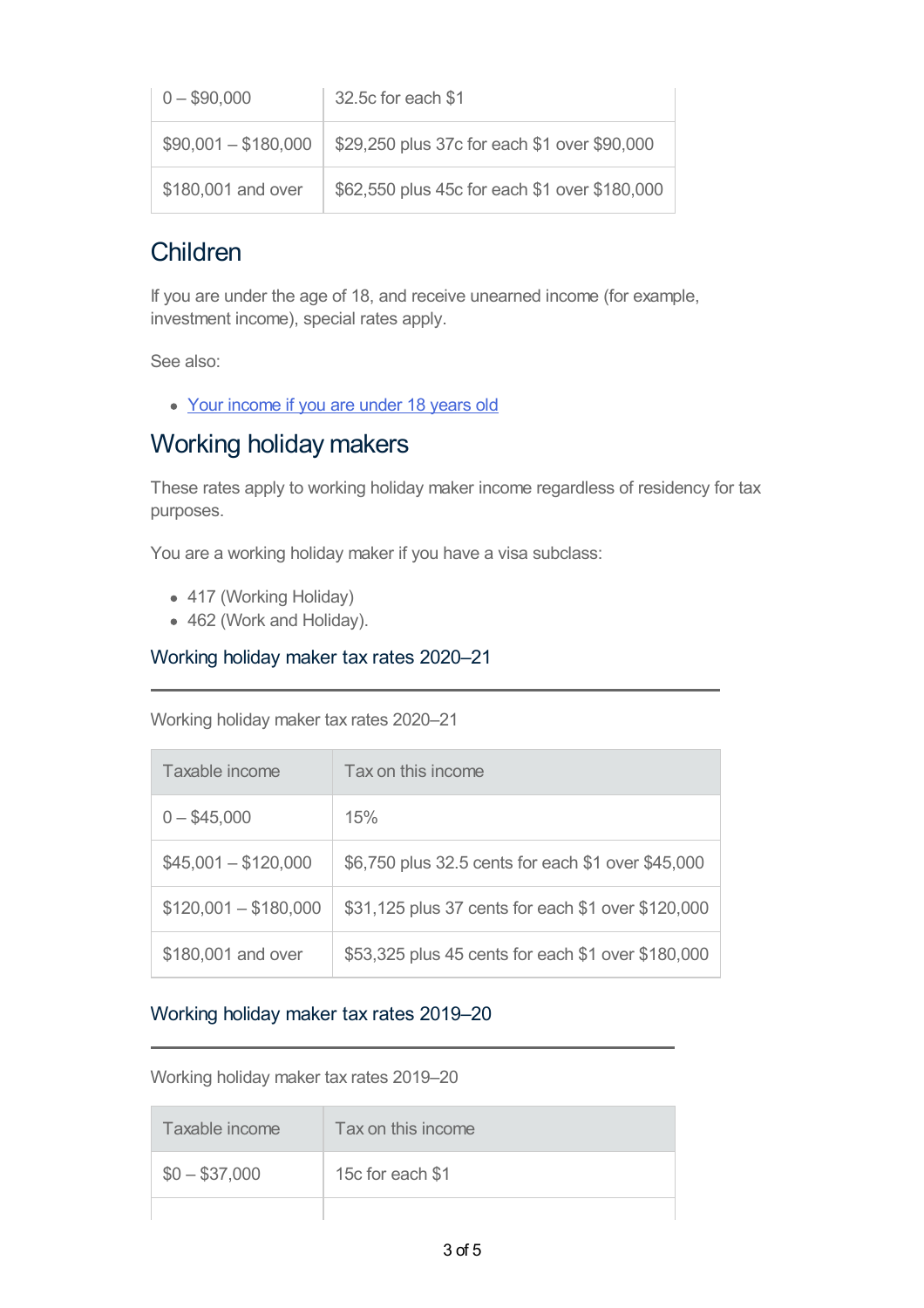| $$37,001 - $90,000$  | \$5,550 plus 32.5c for each \$1 over \$37,000 |
|----------------------|-----------------------------------------------|
| $$90,001 - $180,000$ | \$22,775 plus 37c for each \$1 over \$90,000  |
| \$180,001 and over   | \$56,075 plus 45c for each \$1 over \$180,000 |

## **Calculators**

A simple tax calculator is available to help you calculate the tax on your taxable income.

The **Income tax [estimator](https://www.ato.gov.au/calculators-and-tools/income-tax-estimator/)** gives you an estimate of the amount of your tax refund or debt, and takes into account:

- the Medicare levy
- higher education loan scheme repayments
- tax offsets
- tax credits

### Tax deducted from your pay

If you want to know how much your employer (or other payer) is required to withhold from payments to you, use our Tax withheld [calculator](https://www.ato.gov.au/Calculators-and-tools/Tax-withheld-calculator/).

Our other useful calculators include:

- Simple tax [calculator](https://www.ato.gov.au/Calculators-and-tools/Simple-tax-calculator/)
- Income tax [estimator](https://www.ato.gov.au/calculators-and-tools/income-tax-estimator/).

See also:

- Tax [tables](https://www.ato.gov.au/Rates/Tax-tables/)
- Your [income](https://www.ato.gov.au/Individuals/Investing/In-detail/Children-and-under-18s/Your-income-if-you-are-under-18-years-old/) if you are under 18 years old
- [Individual](https://www.ato.gov.au/Rates/Individual-income-tax-for-prior-years/) income tax rates for prior years
- Video tax tips on ato  $TV^{\mathbb{Z}}$

If you need help applying this information to your personal situation, phone us on 13 28 61.

#### Our commitment to you

We are committed to providing you with accurate, consistent and clear information to help you understand your rights and entitlements and meet your obligations.

If you follow our information and it turns out to be incorrect, or it is misleading and you make a mistake as a result, we will take that into account when determining what action, if any, we should take.

Some of the information on this website applies to a specific financial year. This is clearly marked. Make sure you have the information for the right year before making decisions based on that information.

If you feel that our information does not fully cover your circumstances, or you are unsure how it applies to you, contact us or seek professional advice.